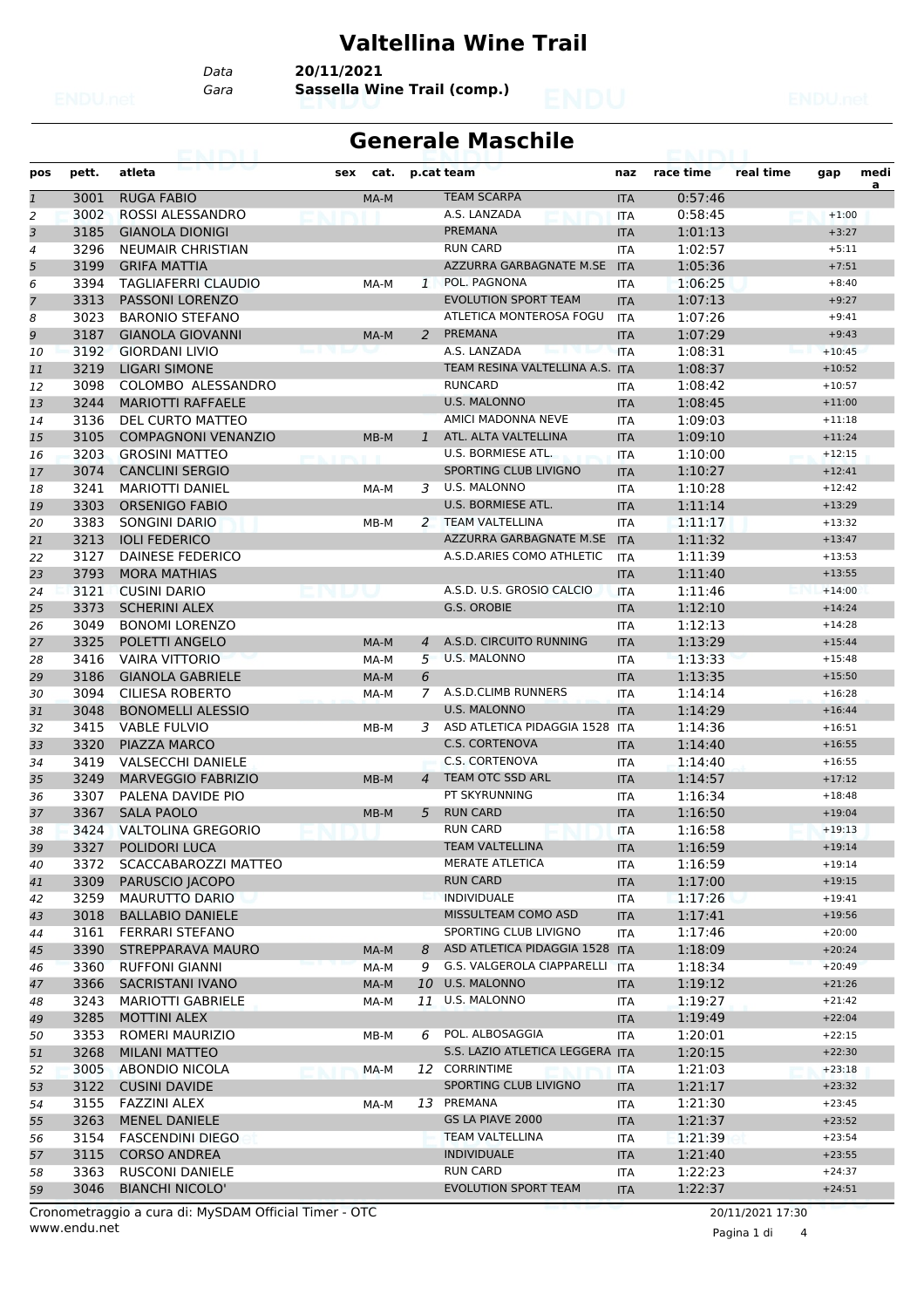# **Generale Maschile**

| pos        | pett.        | atleta                                                | sex | cat.         |                | p.cat team                                          | naz                      | race time          | real time        | gap                  | medi |
|------------|--------------|-------------------------------------------------------|-----|--------------|----------------|-----------------------------------------------------|--------------------------|--------------------|------------------|----------------------|------|
| 60         | 3322         | PIZZAGALLI GIULIO                                     |     |              |                |                                                     | <b>ITA</b>               | 1:22:37            |                  | $+24:52$             | a    |
| 61         | 3114         | <b>CORNAGGIA OMAR</b>                                 |     |              |                | <b>G.S. VALGEROLA CIAPPARELLI</b>                   | <b>ITA</b>               | 1:22:55            |                  | $+25:10$             |      |
| 62         | 3277         | <b>MOLTA CORRADO</b>                                  |     |              |                | G.S. C.S.I. MORBEGNO                                | <b>ITA</b>               | 1:23:19            |                  | $+25:34$             |      |
| 63         | 3392         | <b>SUTTI EMANUELE</b>                                 |     | MA-M         |                | 14 G.S. VALGEROLA CIAPPARELLI                       | <b>ITA</b>               | 1:23:28            |                  | $+25:43$             |      |
| 64         | 3095         | <b>CIOTOLI FRANCESCO</b>                              |     |              |                |                                                     | <b>ITA</b>               | 1:24:03            |                  | $+26:18$             |      |
| 65         | 3196         | <b>GIUSTOLISI FABIO</b>                               |     | MC-M         | 1              | 2002 MARATHON CLUB                                  | <b>ITA</b>               | 1:24:09            |                  | $+26:23$             |      |
| 66         | 3287         | <b>MOZZI LUIGINO</b>                                  |     | MA-M         | 15             | <b>INDIVIDUALE</b><br>MONZA MARATHON TEAM - A.      | <b>ITA</b>               | 1:24:11            |                  | $+26:25$             |      |
| 67         | 3368<br>3057 | SALA PAOLO MARCO LUCA<br><b>BRACELLI IVAN</b>         |     |              |                | 16 PT SKYRUNNING                                    | <b>ITA</b>               | 1:24:11<br>1:24:21 |                  | $+26:25$<br>$+26:36$ |      |
| 68<br>69   | 3311         | PASINI SILVANO                                        |     | MA-M<br>MC-M | 2              | G.P. VALCHIAVENNA                                   | <b>ITA</b><br><b>ITA</b> | 1:24:29            |                  | $+26:44$             |      |
| 70         | 3397         | <b>TARABINI SALVATORE</b>                             |     | MC-M         | 3              | G.S. C.S.I. MORBEGNO                                | <b>ITA</b>               | 1:24:57            |                  | $+27:12$             |      |
| 71         | 3045         | <b>BIANCHI LORENZO</b>                                |     |              |                | U.S. MALONNO                                        | <b>ITA</b>               | 1:25:03            |                  | $+27:18$             |      |
| 72         | 3038         | <b>BERTOLETTI STEFANO</b>                             |     |              |                | <b>ASD TEAM UNDER 2.5</b>                           | <b>ITA</b>               | 1:25:26            |                  | $+27:41$             |      |
| 73         | 3272         | <b>MITTA MICHEL</b>                                   |     | MA-M         | 17             | INDIVIDUALE                                         | <b>ITA</b>               | 1:25:53            |                  | $+28:08$             |      |
| 74         | 3346         | RIGNANESE MASSIMO                                     |     | MA-M         |                | 18 GR. ESCURS. FALCHI                               | <b>ITA</b>               | 1:26:01            |                  | $+28:16$             |      |
| 75         | 3107         | <b>CONCOLINO MATTEO</b>                               |     |              |                | <b>INDIVIDUALE</b>                                  | <b>ITA</b>               | 1:26:22            |                  | $+28:36$             |      |
| 76         | 3395         | <b>TANGHERLONI GIUSEPPE</b>                           |     | MC-M         | $\overline{4}$ | <b>G.P. SANTI NUOVA OLONIO</b>                      | <b>ITA</b>               | 1:26:54            |                  | $+29:08$             |      |
| 77         | 3141         | DELLA VALLE ALBERTO                                   |     | MB-M         | $\mathcal{I}$  | ATL. ALTA VALTELLINA                                | <b>ITA</b>               | 1:27:27            |                  | $+29:41$             |      |
| 78         | 3195         | <b>GIUSTOLISI CORRADO</b>                             |     | $MB-M$       | 8              | POL. ALBOSAGGIA                                     | <b>ITA</b>               | 1:27:28            |                  | $+29:43$             |      |
| 79         | 3184         | <b>GERMANO BORTOLO</b>                                |     | MB-M         | 9              | U.S. MALONNO                                        | <b>ITA</b>               | 1:27:31            |                  | $+29:46$             |      |
| 80         | 3291         | <b>MUZZILLO ANDREA</b>                                |     |              |                | PT SKYRUNNING                                       | <b>ITA</b>               | 1:27:41            |                  | $+29:55$             |      |
| 81         | 3340         | <b>RAGNI VALERIO</b>                                  |     | MA-M         |                | 19 INDIVIDUALE                                      | <b>ITA</b>               | 1:27:45            |                  | $+30:00$             |      |
| 82         | 3091         | <b>CERRINI PAOLO</b>                                  |     | MA-M         |                | 20 U.S. SANGIORGESE                                 | <b>ITA</b>               | 1:27:51            |                  | $+30:05$             |      |
| 83         | 3007         | ALDEGHI LORENZO                                       |     |              |                |                                                     | <b>ITA</b>               | 1:27:51            |                  | $+30:05$             |      |
| 84         | 3302         | <b>ORLANDI MAURO</b>                                  |     | MA-M         | 21             | <b>TEAM VALTELLINA</b>                              | <b>ITA</b>               | 1:27:56            |                  | $+30:10$             |      |
| 85         | 3338         | PUTZOLU ROBERTO                                       |     | MA-M         |                | 22 INDIVIDUALE                                      | <b>ITA</b>               | 1:28:29            |                  | $+30:43$             |      |
| 86         | 3146         | DI PASQUA CELESTINO                                   |     |              |                | <b>GRUPPO ETHOS RUNNING</b>                         | <b>ITA</b>               | 1:29:14            |                  | $+31:28$             |      |
| 87         | 3166         | <b>FERRONI STEFANO</b>                                |     | MA-M         |                | 23 GS LA PIAVE 2000                                 | <b>ITA</b>               | 1:29:16            |                  | $+31:31$             |      |
| 88         | 3176         | <b>FUMAGALLI GIORGIO</b>                              |     | MC-M         | 5              | ATLETICA 42195 'BLU FRIDA'                          | <b>ITA</b>               | 1:29:27            |                  | $+31:41$             |      |
| 89         | 3128         | DALLE VEDOVE SIMONE                                   |     |              |                | GS LA PIAVE 2000                                    | <b>ITA</b>               | 1:30:07            |                  | $+32:21$             |      |
| 90         | 3274         | <b>MOIANA LUCA</b>                                    |     |              |                | ASD ATLETICA PIDAGGIA 1528                          | <b>ITA</b>               | 1:30:14            |                  | $+32:29$             |      |
| 91         | 3286         | <b>MOTTOLINI DIEGO</b>                                |     | MA-M         | 24             |                                                     | <b>ITA</b>               | 1:30:38            |                  | $+32:53$             |      |
| 92         | 3386         | SPOSETTI DAVIDE                                       |     |              |                | <b>AMICI MADONNA NEVE</b>                           | <b>ITA</b>               | 1:30:58            |                  | $+33:13$             |      |
| 93         | 3256<br>3391 | <b>MASSERANO MAURO</b><br><b>STREPPONI MORENO</b>     |     | MB-M         |                | 10 G.S. BERNATESE<br><b>VETRERIA FANONI SONDRIO</b> | <b>ITA</b>               | 1:31:13<br>1:31:31 |                  | $+33:27$             |      |
| 94         | 3189         | <b>GINI DANIELE</b>                                   |     | $MB-M$       | 11             | 25 ASD ATLETICA PIDAGGIA 1528                       | <b>ITA</b><br><b>ITA</b> | 1:31:37            |                  | $+33:46$<br>$+33:52$ |      |
| 95<br>96   | 3306         | <b>PAINDELLI LUIGI</b>                                |     | MA-M<br>MB-M | <sup>12</sup>  | SPORTING CLUB LIVIGNO                               | <b>ITA</b>               | 1:32:31            |                  | $+34:45$             |      |
| 97         | 3177         | <b>FUSCO ANTONIO</b>                                  |     | MB-M         |                | 13 A.L.S. CREMELLA                                  | <b>ITA</b>               | 1:32:33            |                  | $+34:48$             |      |
| 98         | 3227         | <b>MAFFEIS IVAN</b>                                   |     | MB-M         |                | 14 GRUPPO SPORTIVO ALPINI                           | <b>ITA</b>               | 1:32:53            |                  | $+35:07$             |      |
| 99         | 3437         | <b>VINASSA GIANLUCA</b>                               |     | MB-M         |                | 15 RUN CARD                                         | ITA                      | 1:33:08            |                  | $+35:22$             |      |
| 100        | 3314         | <b>PAULETTI GIULIANO</b>                              |     | MA-M         | 26             |                                                     | <b>ITA</b>               | 1:33:25            |                  | $+35:40$             |      |
| 101        | 3204         | <b>GUALANDRIS FRANCESCO</b>                           |     |              |                | <b>RUN CARD</b>                                     | <b>ITA</b>               | 1:33:37            |                  | $+35:52$             |      |
| 102        | 3144         | DE PETRI GIANPIERO                                    |     | MB-M         | 16             |                                                     | <b>ITA</b>               | 1:34:09            |                  | $+36:23$             |      |
| 103        | 3198         | <b>GRASSI ALESSANDRO</b>                              |     |              |                | <b>RUN CARD</b>                                     | <b>ITA</b>               | 1:34:17            |                  | $+36:31$             |      |
| 104        | 3412         | <b>TROMBINI ANDREA</b>                                |     | MA-M         | 27             | <b>CORRINTIME</b>                                   | <b>ITA</b>               | 1:34:19            |                  | $+36:34$             |      |
| 105        | 3093         | <b>CHIARETTI FAUSTO</b>                               |     | MA-M         |                | 28 ATLETICA 42195 'BLU FRIDA'                       | <b>ITA</b>               | 1:34:44            |                  | $+36:59$             |      |
| 106        | 3273         | <b>MITTA NILO</b>                                     |     | MB-M         | 17             | PT SKYRUNNING                                       | <b>ITA</b>               | 1:34:46            |                  | $+37:00$             |      |
| 107        | 3264         | <b>MERONI FRANCESCO</b>                               |     |              |                | <b>RUN CARD</b>                                     | <b>ITA</b>               | 1:34:47            |                  | $+37:01$             |      |
| 108        | 3224         | <b>LUNGHI VALERIO</b>                                 |     | MC-M         | 6              | ATLETICA P.A.R. CANEGRATE                           | <b>ITA</b>               | 1:35:01            |                  | $+37:15$             |      |
| 109        | 3027         | <b>BELOTTI GIANMARCO</b>                              |     |              |                | <b>INDIVIDUALE</b>                                  | <b>ITA</b>               | 1:35:07            |                  | $+37:22$             |      |
| 110        | 3370         | <b>SANELLI MARIO</b>                                  |     | MA-M         | 29             | <b>RUN CARD</b>                                     | <b>ITA</b>               | 1:35:35            |                  | $+37:50$             |      |
| 111        | 3252         | <b>MASCIONI RODOLFO</b>                               |     | MA-M         |                | 30 INDIVIDUALE                                      | ITA                      | 1:36:02            |                  | $+38:16$             |      |
| 112        | 3269         | <b>MILANI PIETRO</b>                                  |     |              |                | <b>INDIVIDUALE</b>                                  | <b>ITA</b>               | 1:36:10            |                  | $+38:24$             |      |
| 113        | 3275         | <b>MOLA CLAUDIO</b>                                   |     | MA-M         | 31             | NAVIGLIO RUNNING TEAM ASD                           | <b>ITA</b>               | 1:36:32            |                  | $+38:47$             |      |
| 114        | 3234         | <b>MANENTI LUCA</b>                                   |     | MB-M         |                | 18 TEAM VALTELLINA                                  | <b>ITA</b>               | 1:36:34            |                  | $+38:49$             |      |
| 115        | 3055<br>3408 | <b>BOSCHI LUCIO</b>                                   |     |              |                | RUN CARD                                            | <b>ITA</b>               | 1:36:36            |                  | $+38:51$<br>$+39:00$ |      |
| 116        | 3148         | <b>TRIMBOLI ALESSIO</b><br>DONATI DARIO               |     | MC-M         | 7              | 2002 MARATHON CLUB                                  | <b>ITA</b><br><b>ITA</b> | 1:36:46<br>1:36:53 |                  | $+39:08$             |      |
| 117<br>118 | 3070         | CALCATERRA GIANCARLO                                  |     | MB-M         | 19             | PT SKYRUNNING                                       | <b>ITA</b>               | 1:36:58            |                  | $+39:12$             |      |
| 119        | 3384         | SOZZI CARLO                                           |     | MB-M         |                | 20 ATL. PARABIAGO                                   | ITA                      | 1:37:20            |                  | $+39:35$             |      |
| 120        | 3071         | CALESELLA ALESSANDRO                                  |     | MA-M         |                | 32 ATLETICA 42195 'BLU FRIDA'                       | <b>ITA</b>               | 1:37:31            |                  | $+39:45$             |      |
| 121        | 3343         | <b>RENNE SALVATORE</b>                                |     |              |                | <b>RUN CARD</b>                                     | <b>ITA</b>               | 1:38:09            |                  | $+40:23$             |      |
|            |              | LORENZO                                               |     |              |                |                                                     |                          |                    |                  |                      |      |
| 122        | 3044         | <b>BIANCHI DAVIDE</b>                                 |     |              |                |                                                     | <b>ITA</b>               | 1:38:09            |                  | $+40:24$             |      |
|            |              |                                                       |     |              |                |                                                     |                          |                    |                  |                      |      |
|            |              | Cronometraggio a cura di: MySDAM Official Timer - OTC |     |              |                |                                                     |                          |                    | 20/11/2021 17:30 |                      |      |

Pagina 2 di 4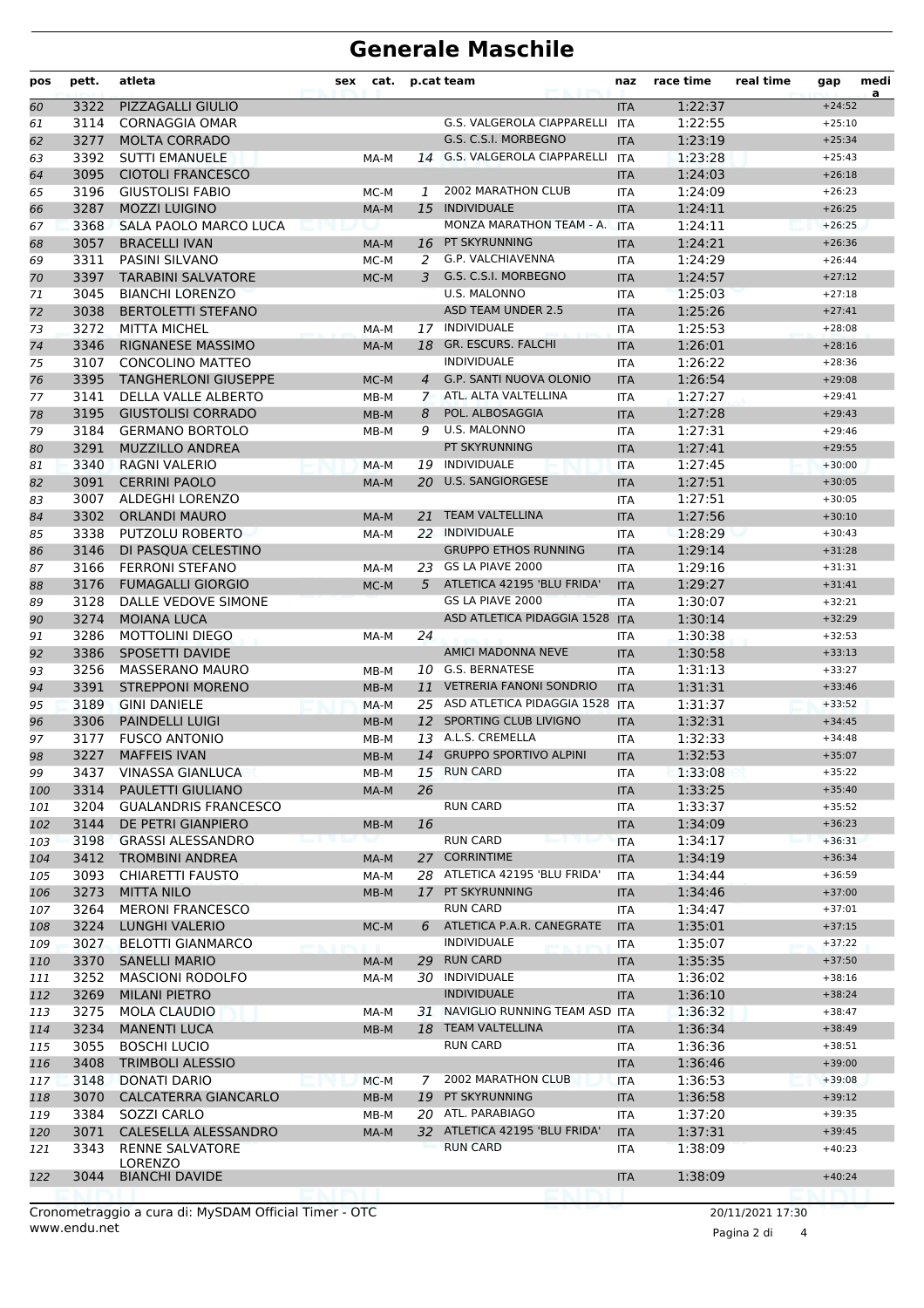# **Generale Maschile**

| <b>RUNNERS DESIO</b><br><b>CACCAVALE ALESSIO</b><br>1:38:20<br>3066<br>$+40:34$<br>123<br><b>ITA</b><br>3245<br><b>MARSETTI PHILIP</b><br>1:38:20<br>124<br><b>ITA</b><br>$+40:35$<br>3377<br><b>SEM MARCO</b><br>33<br>1:38:27<br>125<br><b>ITA</b><br>$+40:42$<br>MA-M<br>3279<br><b>VETRERIA FANONI SONDRIO</b><br><b>MORELLI CLAUDIO VITTORE</b><br>8<br>1:39:05<br>$+41:19$<br>126<br>MC-M<br><b>ITA</b><br><b>INDIVIDUALE</b><br><b>PEGORARI OSCAR</b><br>3315<br>34<br>1:39:38<br>127<br>MA-M<br><b>ITA</b><br>$+41:53$<br>1:39:39<br>3061<br><b>BRICALLI GIANMARIA</b><br>35<br>128<br>MA-M<br><b>ITA</b><br>$+41:53$<br><b>VITH STEFAN</b><br>1:39:57<br>3440<br>$+42:11$<br>129<br><b>AUT</b><br>SPORTING CLUB LIVIGNO<br>3124<br><b>CUSINI NORBERTINO</b><br>1:40:11<br>130<br>MC-M<br>9<br><b>ITA</b><br>$+42:25$<br><b>RUN CARD</b><br>1:40:54<br>3242<br><b>MARIOTTI FABIO</b><br>36<br>MA-M<br><b>ITA</b><br>$+43:09$<br>131<br><b>AMATORI LECCO</b><br>3422<br><b>VALSECCHI MARCO</b><br>$+43:39$<br>1:41:24<br>132<br>MA-M<br>37<br><b>ITA</b><br>3434<br>VIGANO LUCA<br>1:42:04<br><b>ITA</b><br>$+44:19$<br>133<br>3017<br><b>BAGLIONI SIMONE</b><br><b>EVOLUTION SPORT TEAM</b><br>1:42:18<br><b>ITA</b><br>134<br>$+44:33$<br><b>RUN CARD</b><br>3073<br><b>CANCLINI MATTEO</b><br>1:42:19<br>$+44:33$<br>135<br><b>ITA</b><br>3449<br>CAPETTI RICCARDO<br>21<br>1:42:36<br>136<br>$MB-M$<br><b>ITA</b><br>$+44:50$<br>3188<br>22<br>PREMANA<br>1:42:52<br><b>GIANOLA TOMMASO</b><br>$+45:07$<br>$MB-M$<br><b>ITA</b><br>137<br>38<br>3152<br><b>FALCO FRANCESCO MARIO</b><br>1:43:04<br>$+45:18$<br>138<br>MA-M<br><b>ITA</b><br>3427<br><b>VAN KAMPEN ERIK</b><br><b>INDIVIDUALE</b><br>1:43:20<br>139<br><b>NED</b><br>$+45:35$<br>3428<br><b>INDIVIDUALE</b><br><b>VANINI GIOVANNI</b><br>1:43:45<br>$+46:00$<br>140<br><b>ITA</b><br><b>EVOLUTION SPORT TEAM</b><br><b>SACCHI MASSIMO</b><br>3365<br>23<br>1:43:48<br>$+46:03$<br>141<br>$MB-M$<br><b>ITA</b><br><b>ZAREBSKI KONRAD</b><br><b>RUN CARD</b><br>3442<br>1:43:53<br>142<br><b>ITA</b><br>$+46:08$<br><b>MATEUSZ</b><br>3237<br><b>MANZONI ANDREA</b><br>ATLETICA 42195 'BLU FRIDA'<br>1:43:53<br><b>ITA</b><br>$+46:08$<br>143<br>$MB-M$<br>24.<br>3409<br><b>TRIPOLT JAKOB</b><br>1:44:04<br><b>AUT</b><br>$+46:19$<br>144<br>A.S.D.ARIES COMO ATHLETIC<br>3125<br>D'IGNOTI PARENTI MATTEO<br>1:44:33<br>145<br><b>ITA</b><br>$+46:47$<br>3028<br><b>BELTRAME RICCARDO</b><br>1:44:43<br>146<br><b>ITA</b><br>$+46:57$<br><b>INDIVIDUALE</b><br>3404<br><b>TRABUCCHI LUCA</b><br>1:44:53<br>$+47:08$<br>147<br><b>ITA</b><br><b>LINS CHRISTIAN</b><br>3220<br><b>AUT</b><br>1:45:26<br>$+47:40$<br>148<br>3420<br><b>VALSECCHI FEDERICO</b><br>1:45:55<br><b>ITA</b><br>149<br>$+48:10$<br><b>MARCO</b><br>39 RUN CARD<br>3262<br><b>MENAGLIO MAURO</b><br>1:46:09<br>MA-M<br><b>ITA</b><br>$+48:23$<br>150<br><b>VITALE ANDREA</b><br>3439<br>LA RECASTELLO RADICI<br>1:46:55<br>$+49:10$<br><b>ITA</b><br>151<br>ASD RUN LIFE<br>3179<br><b>GALLANI ROBERTO</b><br>1:47:03<br>152<br>MC-M<br>10<br><b>ITA</b><br>$+49:18$<br><b>ONOFRIO</b><br><b>ASD TEAM UNDER 2.5</b><br>3037<br><b>BERTOLETTI ANDREA</b><br>1:47:14<br><b>ITA</b><br>$+49:29$<br>153<br>3010<br>ARIOTTI ALBERTO<br>25<br>1:48:22<br>154<br>$MB-M$<br><b>ITA</b><br>$+50:37$<br>3065<br><b>CABELLO ALESSANDRO</b><br><b>RUN CARD</b><br>1:48:22<br>155<br>$+50:37$<br><b>ITA</b><br>ATLETICA SAVOCA SSD A RL<br>3410<br><b>TRISCHITTA NICOLA</b><br><b>ITA</b><br>1:50:36<br>$+52:50$<br>156<br>26 ASD CASTELRAIDER<br>3261<br><b>MAZZOLATTI GUIDO</b><br>1:50:52<br>157<br>$MB-M$<br><b>ITA</b><br>$+53:06$<br><b>INDIVIDUALE</b><br>3100<br><b>COLOMBO MATTEO</b><br>1:50:57<br>$+53:12$<br>ITA<br>158<br><b>SPREAFICO PAOLO</b><br>3388<br>1:52:04<br>159<br><b>ITA</b><br>$+54:19$<br>1:52:23<br>DELLEGRAZIE NICOLA<br>27 MONZA MARATHON TEAM - A. ITA<br>$+54:37$<br>3142<br>MB-M<br>160<br>$+54:45$<br>3119<br><b>CURCIONE VINCENZO</b><br>28<br>1:52:31<br>161<br>MB-M<br><b>ITA</b><br>11 VETRERIA FANONI SONDRIO<br>3084<br><b>CASTELANELLI MARINO</b><br>1:53:02<br>$+55:17$<br>MC-M<br><b>ITA</b><br>162<br>3181<br><b>GARCIA GALACHE ADOLFO</b><br>DE RAN CLAB<br><b>ESP</b><br>1:53:17<br>$+55:31$<br>163<br><b>ANDRES</b><br>INDIVIDUALE<br>3169<br><b>FOMIATTI ANDREA</b><br>1:53:38<br>$+55:52$<br>164<br>ITA<br><b>RUN CARD</b><br>3239<br>1:53:49<br>$+56:04$<br><b>MARCHETTI WALTER</b><br>40<br>MA-M<br><b>ITA</b><br>165<br>29 ASD POLISPORTIVA ROVINATA<br>3191<br>1:53:52<br>$+56:07$<br><b>GIOIA MARIO</b><br>MB-M<br>ITA<br>166<br>3041<br><b>BETTINI DAVIDE</b><br><b>INDIVIDUALE</b><br>1:54:04<br>$+56:18$<br>167<br><b>ITA</b><br>3334<br>$+56:47$<br>PRATELLI MARCO<br>30<br>1:54:32<br><b>ITA</b><br>168<br>MB-M<br>3103<br><b>RUN CARD</b><br><b>COMI PAOLO</b><br>41<br>1:54:33<br>$+56:48$<br>169<br>MA-M<br><b>ITA</b><br>42 RUNNERS DESIO<br>3131<br>DE BENEDETTO DARIO<br>1:54:38<br>$+56:52$<br>170<br>MA-M<br><b>ITA</b><br>3210<br>31 NORTH NORFOLK BEACH<br>$+58:25$<br><b>HOBART GARRY</b><br>1:56:10<br>MB-M<br><b>GBR</b><br>171<br>3401<br><b>TESTA PAOLO</b><br>ASD BUMBASINA RUN<br>1:56:24<br>$+58:39$<br>172<br>ITA<br>43 RUN CARD<br>3165<br><b>FERRI MAURO</b><br>1:56:25<br>$+58:40$<br>173<br>MA-M<br><b>ITA</b><br>3267<br>C.C.R.SPORT. ALPINI<br>$+59:09$<br>MIGLIORE ALESSANDRO<br>1:56:54<br>174<br><b>ITA</b><br>3086<br><b>RUN CARD</b><br><b>CAU EMILIO</b><br>1:57:52<br>175<br><b>ITA</b><br>$+1:00:06$<br>3079<br>32 INDIVIDUALE<br>CARBONARA MARCO<br>1:58:23<br>$+1:00:37$<br><b>ITA</b><br>176<br>MB-M<br><b>RUN CARD</b><br>3258<br>1:58:24<br><b>MATTARUCCHI LUIGI MARIO</b><br>$+1:00:39$<br><b>ITA</b><br>177<br>SPORTING CLUB LIVIGNO<br>3352<br>RODIGARI ROBERTO<br>1:59:44<br>$+1:01:59$<br>MC-M<br>12<br><b>ITA</b><br>178<br>3215<br><b>JORZICK UWE</b><br>13<br>1:59:54<br>$+1:02:08$<br>179<br><b>GER</b><br>MC-M<br><b>RUN CARD</b><br>$+1:02:22$<br>3106<br><b>CONCA ALBERTO</b><br>2:00:08<br><b>ITA</b><br>180<br>3129<br>44 RUN CARD<br><b>DATTOMI DIEGO</b><br>2:00:18<br>181<br>MA-M<br><b>ITA</b><br>$+1:02:33$<br>3013<br>ARSUFFI BRUNO ENRICO<br>33 TEAM GAAREN BEAHERO ASD<br>2:00:27<br>$+1:02:41$<br>182<br>MB-M<br>ITA<br>3382<br>45 MONZA MARATHON TEAM - A.<br><b>SOLIGHETTO FABIO</b><br><b>ITA</b><br>2:00:29<br>$+1:02:44$<br>MA-M<br>183<br>4022<br>MATTEUZZI MATTEO<br>2:00:29<br>$+1:02:44$<br>184<br><b>ITA</b><br>Cronometraggio a cura di: MySDAM Official Timer - OTC<br>20/11/2021 17:30 | pos | pett. | atleta | sex | cat. | p.cat team | naz | race time | real time | gap | medi<br>a |
|---------------------------------------------------------------------------------------------------------------------------------------------------------------------------------------------------------------------------------------------------------------------------------------------------------------------------------------------------------------------------------------------------------------------------------------------------------------------------------------------------------------------------------------------------------------------------------------------------------------------------------------------------------------------------------------------------------------------------------------------------------------------------------------------------------------------------------------------------------------------------------------------------------------------------------------------------------------------------------------------------------------------------------------------------------------------------------------------------------------------------------------------------------------------------------------------------------------------------------------------------------------------------------------------------------------------------------------------------------------------------------------------------------------------------------------------------------------------------------------------------------------------------------------------------------------------------------------------------------------------------------------------------------------------------------------------------------------------------------------------------------------------------------------------------------------------------------------------------------------------------------------------------------------------------------------------------------------------------------------------------------------------------------------------------------------------------------------------------------------------------------------------------------------------------------------------------------------------------------------------------------------------------------------------------------------------------------------------------------------------------------------------------------------------------------------------------------------------------------------------------------------------------------------------------------------------------------------------------------------------------------------------------------------------------------------------------------------------------------------------------------------------------------------------------------------------------------------------------------------------------------------------------------------------------------------------------------------------------------------------------------------------------------------------------------------------------------------------------------------------------------------------------------------------------------------------------------------------------------------------------------------------------------------------------------------------------------------------------------------------------------------------------------------------------------------------------------------------------------------------------------------------------------------------------------------------------------------------------------------------------------------------------------------------------------------------------------------------------------------------------------------------------------------------------------------------------------------------------------------------------------------------------------------------------------------------------------------------------------------------------------------------------------------------------------------------------------------------------------------------------------------------------------------------------------------------------------------------------------------------------------------------------------------------------------------------------------------------------------------------------------------------------------------------------------------------------------------------------------------------------------------------------------------------------------------------------------------------------------------------------------------------------------------------------------------------------------------------------------------------------------------------------------------------------------------------------------------------------------------------------------------------------------------------------------------------------------------------------------------------------------------------------------------------------------------------------------------------------------------------------------------------------------------------------------------------------------------------------------------------------------------------------------------------------------------------------------------------------------------------------------------------------------------------------------------------------------------------------------------------------------------------------------------------------------------------------------------------------------------------------------------------------------------------------------------------------------------------------------------------------------------------------------------------------------------------------------------------------------------------------------------------------------------------------------------------------------------------------------------------------------------------------------------------------------------------------------------------------------------------------------------------------------------------------------------------------------------------------------------------------------------------------------------------------------------------------------------------------------------------------------------------------------------------------------------------------------------------------------------------------------------------------------------------------------------|-----|-------|--------|-----|------|------------|-----|-----------|-----------|-----|-----------|
|                                                                                                                                                                                                                                                                                                                                                                                                                                                                                                                                                                                                                                                                                                                                                                                                                                                                                                                                                                                                                                                                                                                                                                                                                                                                                                                                                                                                                                                                                                                                                                                                                                                                                                                                                                                                                                                                                                                                                                                                                                                                                                                                                                                                                                                                                                                                                                                                                                                                                                                                                                                                                                                                                                                                                                                                                                                                                                                                                                                                                                                                                                                                                                                                                                                                                                                                                                                                                                                                                                                                                                                                                                                                                                                                                                                                                                                                                                                                                                                                                                                                                                                                                                                                                                                                                                                                                                                                                                                                                                                                                                                                                                                                                                                                                                                                                                                                                                                                                                                                                                                                                                                                                                                                                                                                                                                                                                                                                                                                                                                                                                                                                                                                                                                                                                                                                                                                                                                                                                                                                                                                                                                                                                                                                                                                                                                                                                                                                                                                                                                                                               |     |       |        |     |      |            |     |           |           |     |           |
|                                                                                                                                                                                                                                                                                                                                                                                                                                                                                                                                                                                                                                                                                                                                                                                                                                                                                                                                                                                                                                                                                                                                                                                                                                                                                                                                                                                                                                                                                                                                                                                                                                                                                                                                                                                                                                                                                                                                                                                                                                                                                                                                                                                                                                                                                                                                                                                                                                                                                                                                                                                                                                                                                                                                                                                                                                                                                                                                                                                                                                                                                                                                                                                                                                                                                                                                                                                                                                                                                                                                                                                                                                                                                                                                                                                                                                                                                                                                                                                                                                                                                                                                                                                                                                                                                                                                                                                                                                                                                                                                                                                                                                                                                                                                                                                                                                                                                                                                                                                                                                                                                                                                                                                                                                                                                                                                                                                                                                                                                                                                                                                                                                                                                                                                                                                                                                                                                                                                                                                                                                                                                                                                                                                                                                                                                                                                                                                                                                                                                                                                                               |     |       |        |     |      |            |     |           |           |     |           |
|                                                                                                                                                                                                                                                                                                                                                                                                                                                                                                                                                                                                                                                                                                                                                                                                                                                                                                                                                                                                                                                                                                                                                                                                                                                                                                                                                                                                                                                                                                                                                                                                                                                                                                                                                                                                                                                                                                                                                                                                                                                                                                                                                                                                                                                                                                                                                                                                                                                                                                                                                                                                                                                                                                                                                                                                                                                                                                                                                                                                                                                                                                                                                                                                                                                                                                                                                                                                                                                                                                                                                                                                                                                                                                                                                                                                                                                                                                                                                                                                                                                                                                                                                                                                                                                                                                                                                                                                                                                                                                                                                                                                                                                                                                                                                                                                                                                                                                                                                                                                                                                                                                                                                                                                                                                                                                                                                                                                                                                                                                                                                                                                                                                                                                                                                                                                                                                                                                                                                                                                                                                                                                                                                                                                                                                                                                                                                                                                                                                                                                                                                               |     |       |        |     |      |            |     |           |           |     |           |
|                                                                                                                                                                                                                                                                                                                                                                                                                                                                                                                                                                                                                                                                                                                                                                                                                                                                                                                                                                                                                                                                                                                                                                                                                                                                                                                                                                                                                                                                                                                                                                                                                                                                                                                                                                                                                                                                                                                                                                                                                                                                                                                                                                                                                                                                                                                                                                                                                                                                                                                                                                                                                                                                                                                                                                                                                                                                                                                                                                                                                                                                                                                                                                                                                                                                                                                                                                                                                                                                                                                                                                                                                                                                                                                                                                                                                                                                                                                                                                                                                                                                                                                                                                                                                                                                                                                                                                                                                                                                                                                                                                                                                                                                                                                                                                                                                                                                                                                                                                                                                                                                                                                                                                                                                                                                                                                                                                                                                                                                                                                                                                                                                                                                                                                                                                                                                                                                                                                                                                                                                                                                                                                                                                                                                                                                                                                                                                                                                                                                                                                                                               |     |       |        |     |      |            |     |           |           |     |           |
|                                                                                                                                                                                                                                                                                                                                                                                                                                                                                                                                                                                                                                                                                                                                                                                                                                                                                                                                                                                                                                                                                                                                                                                                                                                                                                                                                                                                                                                                                                                                                                                                                                                                                                                                                                                                                                                                                                                                                                                                                                                                                                                                                                                                                                                                                                                                                                                                                                                                                                                                                                                                                                                                                                                                                                                                                                                                                                                                                                                                                                                                                                                                                                                                                                                                                                                                                                                                                                                                                                                                                                                                                                                                                                                                                                                                                                                                                                                                                                                                                                                                                                                                                                                                                                                                                                                                                                                                                                                                                                                                                                                                                                                                                                                                                                                                                                                                                                                                                                                                                                                                                                                                                                                                                                                                                                                                                                                                                                                                                                                                                                                                                                                                                                                                                                                                                                                                                                                                                                                                                                                                                                                                                                                                                                                                                                                                                                                                                                                                                                                                                               |     |       |        |     |      |            |     |           |           |     |           |
|                                                                                                                                                                                                                                                                                                                                                                                                                                                                                                                                                                                                                                                                                                                                                                                                                                                                                                                                                                                                                                                                                                                                                                                                                                                                                                                                                                                                                                                                                                                                                                                                                                                                                                                                                                                                                                                                                                                                                                                                                                                                                                                                                                                                                                                                                                                                                                                                                                                                                                                                                                                                                                                                                                                                                                                                                                                                                                                                                                                                                                                                                                                                                                                                                                                                                                                                                                                                                                                                                                                                                                                                                                                                                                                                                                                                                                                                                                                                                                                                                                                                                                                                                                                                                                                                                                                                                                                                                                                                                                                                                                                                                                                                                                                                                                                                                                                                                                                                                                                                                                                                                                                                                                                                                                                                                                                                                                                                                                                                                                                                                                                                                                                                                                                                                                                                                                                                                                                                                                                                                                                                                                                                                                                                                                                                                                                                                                                                                                                                                                                                                               |     |       |        |     |      |            |     |           |           |     |           |
|                                                                                                                                                                                                                                                                                                                                                                                                                                                                                                                                                                                                                                                                                                                                                                                                                                                                                                                                                                                                                                                                                                                                                                                                                                                                                                                                                                                                                                                                                                                                                                                                                                                                                                                                                                                                                                                                                                                                                                                                                                                                                                                                                                                                                                                                                                                                                                                                                                                                                                                                                                                                                                                                                                                                                                                                                                                                                                                                                                                                                                                                                                                                                                                                                                                                                                                                                                                                                                                                                                                                                                                                                                                                                                                                                                                                                                                                                                                                                                                                                                                                                                                                                                                                                                                                                                                                                                                                                                                                                                                                                                                                                                                                                                                                                                                                                                                                                                                                                                                                                                                                                                                                                                                                                                                                                                                                                                                                                                                                                                                                                                                                                                                                                                                                                                                                                                                                                                                                                                                                                                                                                                                                                                                                                                                                                                                                                                                                                                                                                                                                                               |     |       |        |     |      |            |     |           |           |     |           |
|                                                                                                                                                                                                                                                                                                                                                                                                                                                                                                                                                                                                                                                                                                                                                                                                                                                                                                                                                                                                                                                                                                                                                                                                                                                                                                                                                                                                                                                                                                                                                                                                                                                                                                                                                                                                                                                                                                                                                                                                                                                                                                                                                                                                                                                                                                                                                                                                                                                                                                                                                                                                                                                                                                                                                                                                                                                                                                                                                                                                                                                                                                                                                                                                                                                                                                                                                                                                                                                                                                                                                                                                                                                                                                                                                                                                                                                                                                                                                                                                                                                                                                                                                                                                                                                                                                                                                                                                                                                                                                                                                                                                                                                                                                                                                                                                                                                                                                                                                                                                                                                                                                                                                                                                                                                                                                                                                                                                                                                                                                                                                                                                                                                                                                                                                                                                                                                                                                                                                                                                                                                                                                                                                                                                                                                                                                                                                                                                                                                                                                                                                               |     |       |        |     |      |            |     |           |           |     |           |
|                                                                                                                                                                                                                                                                                                                                                                                                                                                                                                                                                                                                                                                                                                                                                                                                                                                                                                                                                                                                                                                                                                                                                                                                                                                                                                                                                                                                                                                                                                                                                                                                                                                                                                                                                                                                                                                                                                                                                                                                                                                                                                                                                                                                                                                                                                                                                                                                                                                                                                                                                                                                                                                                                                                                                                                                                                                                                                                                                                                                                                                                                                                                                                                                                                                                                                                                                                                                                                                                                                                                                                                                                                                                                                                                                                                                                                                                                                                                                                                                                                                                                                                                                                                                                                                                                                                                                                                                                                                                                                                                                                                                                                                                                                                                                                                                                                                                                                                                                                                                                                                                                                                                                                                                                                                                                                                                                                                                                                                                                                                                                                                                                                                                                                                                                                                                                                                                                                                                                                                                                                                                                                                                                                                                                                                                                                                                                                                                                                                                                                                                                               |     |       |        |     |      |            |     |           |           |     |           |
|                                                                                                                                                                                                                                                                                                                                                                                                                                                                                                                                                                                                                                                                                                                                                                                                                                                                                                                                                                                                                                                                                                                                                                                                                                                                                                                                                                                                                                                                                                                                                                                                                                                                                                                                                                                                                                                                                                                                                                                                                                                                                                                                                                                                                                                                                                                                                                                                                                                                                                                                                                                                                                                                                                                                                                                                                                                                                                                                                                                                                                                                                                                                                                                                                                                                                                                                                                                                                                                                                                                                                                                                                                                                                                                                                                                                                                                                                                                                                                                                                                                                                                                                                                                                                                                                                                                                                                                                                                                                                                                                                                                                                                                                                                                                                                                                                                                                                                                                                                                                                                                                                                                                                                                                                                                                                                                                                                                                                                                                                                                                                                                                                                                                                                                                                                                                                                                                                                                                                                                                                                                                                                                                                                                                                                                                                                                                                                                                                                                                                                                                                               |     |       |        |     |      |            |     |           |           |     |           |
|                                                                                                                                                                                                                                                                                                                                                                                                                                                                                                                                                                                                                                                                                                                                                                                                                                                                                                                                                                                                                                                                                                                                                                                                                                                                                                                                                                                                                                                                                                                                                                                                                                                                                                                                                                                                                                                                                                                                                                                                                                                                                                                                                                                                                                                                                                                                                                                                                                                                                                                                                                                                                                                                                                                                                                                                                                                                                                                                                                                                                                                                                                                                                                                                                                                                                                                                                                                                                                                                                                                                                                                                                                                                                                                                                                                                                                                                                                                                                                                                                                                                                                                                                                                                                                                                                                                                                                                                                                                                                                                                                                                                                                                                                                                                                                                                                                                                                                                                                                                                                                                                                                                                                                                                                                                                                                                                                                                                                                                                                                                                                                                                                                                                                                                                                                                                                                                                                                                                                                                                                                                                                                                                                                                                                                                                                                                                                                                                                                                                                                                                                               |     |       |        |     |      |            |     |           |           |     |           |
|                                                                                                                                                                                                                                                                                                                                                                                                                                                                                                                                                                                                                                                                                                                                                                                                                                                                                                                                                                                                                                                                                                                                                                                                                                                                                                                                                                                                                                                                                                                                                                                                                                                                                                                                                                                                                                                                                                                                                                                                                                                                                                                                                                                                                                                                                                                                                                                                                                                                                                                                                                                                                                                                                                                                                                                                                                                                                                                                                                                                                                                                                                                                                                                                                                                                                                                                                                                                                                                                                                                                                                                                                                                                                                                                                                                                                                                                                                                                                                                                                                                                                                                                                                                                                                                                                                                                                                                                                                                                                                                                                                                                                                                                                                                                                                                                                                                                                                                                                                                                                                                                                                                                                                                                                                                                                                                                                                                                                                                                                                                                                                                                                                                                                                                                                                                                                                                                                                                                                                                                                                                                                                                                                                                                                                                                                                                                                                                                                                                                                                                                                               |     |       |        |     |      |            |     |           |           |     |           |
|                                                                                                                                                                                                                                                                                                                                                                                                                                                                                                                                                                                                                                                                                                                                                                                                                                                                                                                                                                                                                                                                                                                                                                                                                                                                                                                                                                                                                                                                                                                                                                                                                                                                                                                                                                                                                                                                                                                                                                                                                                                                                                                                                                                                                                                                                                                                                                                                                                                                                                                                                                                                                                                                                                                                                                                                                                                                                                                                                                                                                                                                                                                                                                                                                                                                                                                                                                                                                                                                                                                                                                                                                                                                                                                                                                                                                                                                                                                                                                                                                                                                                                                                                                                                                                                                                                                                                                                                                                                                                                                                                                                                                                                                                                                                                                                                                                                                                                                                                                                                                                                                                                                                                                                                                                                                                                                                                                                                                                                                                                                                                                                                                                                                                                                                                                                                                                                                                                                                                                                                                                                                                                                                                                                                                                                                                                                                                                                                                                                                                                                                                               |     |       |        |     |      |            |     |           |           |     |           |
|                                                                                                                                                                                                                                                                                                                                                                                                                                                                                                                                                                                                                                                                                                                                                                                                                                                                                                                                                                                                                                                                                                                                                                                                                                                                                                                                                                                                                                                                                                                                                                                                                                                                                                                                                                                                                                                                                                                                                                                                                                                                                                                                                                                                                                                                                                                                                                                                                                                                                                                                                                                                                                                                                                                                                                                                                                                                                                                                                                                                                                                                                                                                                                                                                                                                                                                                                                                                                                                                                                                                                                                                                                                                                                                                                                                                                                                                                                                                                                                                                                                                                                                                                                                                                                                                                                                                                                                                                                                                                                                                                                                                                                                                                                                                                                                                                                                                                                                                                                                                                                                                                                                                                                                                                                                                                                                                                                                                                                                                                                                                                                                                                                                                                                                                                                                                                                                                                                                                                                                                                                                                                                                                                                                                                                                                                                                                                                                                                                                                                                                                                               |     |       |        |     |      |            |     |           |           |     |           |
|                                                                                                                                                                                                                                                                                                                                                                                                                                                                                                                                                                                                                                                                                                                                                                                                                                                                                                                                                                                                                                                                                                                                                                                                                                                                                                                                                                                                                                                                                                                                                                                                                                                                                                                                                                                                                                                                                                                                                                                                                                                                                                                                                                                                                                                                                                                                                                                                                                                                                                                                                                                                                                                                                                                                                                                                                                                                                                                                                                                                                                                                                                                                                                                                                                                                                                                                                                                                                                                                                                                                                                                                                                                                                                                                                                                                                                                                                                                                                                                                                                                                                                                                                                                                                                                                                                                                                                                                                                                                                                                                                                                                                                                                                                                                                                                                                                                                                                                                                                                                                                                                                                                                                                                                                                                                                                                                                                                                                                                                                                                                                                                                                                                                                                                                                                                                                                                                                                                                                                                                                                                                                                                                                                                                                                                                                                                                                                                                                                                                                                                                                               |     |       |        |     |      |            |     |           |           |     |           |
|                                                                                                                                                                                                                                                                                                                                                                                                                                                                                                                                                                                                                                                                                                                                                                                                                                                                                                                                                                                                                                                                                                                                                                                                                                                                                                                                                                                                                                                                                                                                                                                                                                                                                                                                                                                                                                                                                                                                                                                                                                                                                                                                                                                                                                                                                                                                                                                                                                                                                                                                                                                                                                                                                                                                                                                                                                                                                                                                                                                                                                                                                                                                                                                                                                                                                                                                                                                                                                                                                                                                                                                                                                                                                                                                                                                                                                                                                                                                                                                                                                                                                                                                                                                                                                                                                                                                                                                                                                                                                                                                                                                                                                                                                                                                                                                                                                                                                                                                                                                                                                                                                                                                                                                                                                                                                                                                                                                                                                                                                                                                                                                                                                                                                                                                                                                                                                                                                                                                                                                                                                                                                                                                                                                                                                                                                                                                                                                                                                                                                                                                                               |     |       |        |     |      |            |     |           |           |     |           |
|                                                                                                                                                                                                                                                                                                                                                                                                                                                                                                                                                                                                                                                                                                                                                                                                                                                                                                                                                                                                                                                                                                                                                                                                                                                                                                                                                                                                                                                                                                                                                                                                                                                                                                                                                                                                                                                                                                                                                                                                                                                                                                                                                                                                                                                                                                                                                                                                                                                                                                                                                                                                                                                                                                                                                                                                                                                                                                                                                                                                                                                                                                                                                                                                                                                                                                                                                                                                                                                                                                                                                                                                                                                                                                                                                                                                                                                                                                                                                                                                                                                                                                                                                                                                                                                                                                                                                                                                                                                                                                                                                                                                                                                                                                                                                                                                                                                                                                                                                                                                                                                                                                                                                                                                                                                                                                                                                                                                                                                                                                                                                                                                                                                                                                                                                                                                                                                                                                                                                                                                                                                                                                                                                                                                                                                                                                                                                                                                                                                                                                                                                               |     |       |        |     |      |            |     |           |           |     |           |
|                                                                                                                                                                                                                                                                                                                                                                                                                                                                                                                                                                                                                                                                                                                                                                                                                                                                                                                                                                                                                                                                                                                                                                                                                                                                                                                                                                                                                                                                                                                                                                                                                                                                                                                                                                                                                                                                                                                                                                                                                                                                                                                                                                                                                                                                                                                                                                                                                                                                                                                                                                                                                                                                                                                                                                                                                                                                                                                                                                                                                                                                                                                                                                                                                                                                                                                                                                                                                                                                                                                                                                                                                                                                                                                                                                                                                                                                                                                                                                                                                                                                                                                                                                                                                                                                                                                                                                                                                                                                                                                                                                                                                                                                                                                                                                                                                                                                                                                                                                                                                                                                                                                                                                                                                                                                                                                                                                                                                                                                                                                                                                                                                                                                                                                                                                                                                                                                                                                                                                                                                                                                                                                                                                                                                                                                                                                                                                                                                                                                                                                                                               |     |       |        |     |      |            |     |           |           |     |           |
|                                                                                                                                                                                                                                                                                                                                                                                                                                                                                                                                                                                                                                                                                                                                                                                                                                                                                                                                                                                                                                                                                                                                                                                                                                                                                                                                                                                                                                                                                                                                                                                                                                                                                                                                                                                                                                                                                                                                                                                                                                                                                                                                                                                                                                                                                                                                                                                                                                                                                                                                                                                                                                                                                                                                                                                                                                                                                                                                                                                                                                                                                                                                                                                                                                                                                                                                                                                                                                                                                                                                                                                                                                                                                                                                                                                                                                                                                                                                                                                                                                                                                                                                                                                                                                                                                                                                                                                                                                                                                                                                                                                                                                                                                                                                                                                                                                                                                                                                                                                                                                                                                                                                                                                                                                                                                                                                                                                                                                                                                                                                                                                                                                                                                                                                                                                                                                                                                                                                                                                                                                                                                                                                                                                                                                                                                                                                                                                                                                                                                                                                                               |     |       |        |     |      |            |     |           |           |     |           |
|                                                                                                                                                                                                                                                                                                                                                                                                                                                                                                                                                                                                                                                                                                                                                                                                                                                                                                                                                                                                                                                                                                                                                                                                                                                                                                                                                                                                                                                                                                                                                                                                                                                                                                                                                                                                                                                                                                                                                                                                                                                                                                                                                                                                                                                                                                                                                                                                                                                                                                                                                                                                                                                                                                                                                                                                                                                                                                                                                                                                                                                                                                                                                                                                                                                                                                                                                                                                                                                                                                                                                                                                                                                                                                                                                                                                                                                                                                                                                                                                                                                                                                                                                                                                                                                                                                                                                                                                                                                                                                                                                                                                                                                                                                                                                                                                                                                                                                                                                                                                                                                                                                                                                                                                                                                                                                                                                                                                                                                                                                                                                                                                                                                                                                                                                                                                                                                                                                                                                                                                                                                                                                                                                                                                                                                                                                                                                                                                                                                                                                                                                               |     |       |        |     |      |            |     |           |           |     |           |
|                                                                                                                                                                                                                                                                                                                                                                                                                                                                                                                                                                                                                                                                                                                                                                                                                                                                                                                                                                                                                                                                                                                                                                                                                                                                                                                                                                                                                                                                                                                                                                                                                                                                                                                                                                                                                                                                                                                                                                                                                                                                                                                                                                                                                                                                                                                                                                                                                                                                                                                                                                                                                                                                                                                                                                                                                                                                                                                                                                                                                                                                                                                                                                                                                                                                                                                                                                                                                                                                                                                                                                                                                                                                                                                                                                                                                                                                                                                                                                                                                                                                                                                                                                                                                                                                                                                                                                                                                                                                                                                                                                                                                                                                                                                                                                                                                                                                                                                                                                                                                                                                                                                                                                                                                                                                                                                                                                                                                                                                                                                                                                                                                                                                                                                                                                                                                                                                                                                                                                                                                                                                                                                                                                                                                                                                                                                                                                                                                                                                                                                                                               |     |       |        |     |      |            |     |           |           |     |           |
|                                                                                                                                                                                                                                                                                                                                                                                                                                                                                                                                                                                                                                                                                                                                                                                                                                                                                                                                                                                                                                                                                                                                                                                                                                                                                                                                                                                                                                                                                                                                                                                                                                                                                                                                                                                                                                                                                                                                                                                                                                                                                                                                                                                                                                                                                                                                                                                                                                                                                                                                                                                                                                                                                                                                                                                                                                                                                                                                                                                                                                                                                                                                                                                                                                                                                                                                                                                                                                                                                                                                                                                                                                                                                                                                                                                                                                                                                                                                                                                                                                                                                                                                                                                                                                                                                                                                                                                                                                                                                                                                                                                                                                                                                                                                                                                                                                                                                                                                                                                                                                                                                                                                                                                                                                                                                                                                                                                                                                                                                                                                                                                                                                                                                                                                                                                                                                                                                                                                                                                                                                                                                                                                                                                                                                                                                                                                                                                                                                                                                                                                                               |     |       |        |     |      |            |     |           |           |     |           |
|                                                                                                                                                                                                                                                                                                                                                                                                                                                                                                                                                                                                                                                                                                                                                                                                                                                                                                                                                                                                                                                                                                                                                                                                                                                                                                                                                                                                                                                                                                                                                                                                                                                                                                                                                                                                                                                                                                                                                                                                                                                                                                                                                                                                                                                                                                                                                                                                                                                                                                                                                                                                                                                                                                                                                                                                                                                                                                                                                                                                                                                                                                                                                                                                                                                                                                                                                                                                                                                                                                                                                                                                                                                                                                                                                                                                                                                                                                                                                                                                                                                                                                                                                                                                                                                                                                                                                                                                                                                                                                                                                                                                                                                                                                                                                                                                                                                                                                                                                                                                                                                                                                                                                                                                                                                                                                                                                                                                                                                                                                                                                                                                                                                                                                                                                                                                                                                                                                                                                                                                                                                                                                                                                                                                                                                                                                                                                                                                                                                                                                                                                               |     |       |        |     |      |            |     |           |           |     |           |
|                                                                                                                                                                                                                                                                                                                                                                                                                                                                                                                                                                                                                                                                                                                                                                                                                                                                                                                                                                                                                                                                                                                                                                                                                                                                                                                                                                                                                                                                                                                                                                                                                                                                                                                                                                                                                                                                                                                                                                                                                                                                                                                                                                                                                                                                                                                                                                                                                                                                                                                                                                                                                                                                                                                                                                                                                                                                                                                                                                                                                                                                                                                                                                                                                                                                                                                                                                                                                                                                                                                                                                                                                                                                                                                                                                                                                                                                                                                                                                                                                                                                                                                                                                                                                                                                                                                                                                                                                                                                                                                                                                                                                                                                                                                                                                                                                                                                                                                                                                                                                                                                                                                                                                                                                                                                                                                                                                                                                                                                                                                                                                                                                                                                                                                                                                                                                                                                                                                                                                                                                                                                                                                                                                                                                                                                                                                                                                                                                                                                                                                                                               |     |       |        |     |      |            |     |           |           |     |           |
|                                                                                                                                                                                                                                                                                                                                                                                                                                                                                                                                                                                                                                                                                                                                                                                                                                                                                                                                                                                                                                                                                                                                                                                                                                                                                                                                                                                                                                                                                                                                                                                                                                                                                                                                                                                                                                                                                                                                                                                                                                                                                                                                                                                                                                                                                                                                                                                                                                                                                                                                                                                                                                                                                                                                                                                                                                                                                                                                                                                                                                                                                                                                                                                                                                                                                                                                                                                                                                                                                                                                                                                                                                                                                                                                                                                                                                                                                                                                                                                                                                                                                                                                                                                                                                                                                                                                                                                                                                                                                                                                                                                                                                                                                                                                                                                                                                                                                                                                                                                                                                                                                                                                                                                                                                                                                                                                                                                                                                                                                                                                                                                                                                                                                                                                                                                                                                                                                                                                                                                                                                                                                                                                                                                                                                                                                                                                                                                                                                                                                                                                                               |     |       |        |     |      |            |     |           |           |     |           |
|                                                                                                                                                                                                                                                                                                                                                                                                                                                                                                                                                                                                                                                                                                                                                                                                                                                                                                                                                                                                                                                                                                                                                                                                                                                                                                                                                                                                                                                                                                                                                                                                                                                                                                                                                                                                                                                                                                                                                                                                                                                                                                                                                                                                                                                                                                                                                                                                                                                                                                                                                                                                                                                                                                                                                                                                                                                                                                                                                                                                                                                                                                                                                                                                                                                                                                                                                                                                                                                                                                                                                                                                                                                                                                                                                                                                                                                                                                                                                                                                                                                                                                                                                                                                                                                                                                                                                                                                                                                                                                                                                                                                                                                                                                                                                                                                                                                                                                                                                                                                                                                                                                                                                                                                                                                                                                                                                                                                                                                                                                                                                                                                                                                                                                                                                                                                                                                                                                                                                                                                                                                                                                                                                                                                                                                                                                                                                                                                                                                                                                                                                               |     |       |        |     |      |            |     |           |           |     |           |
|                                                                                                                                                                                                                                                                                                                                                                                                                                                                                                                                                                                                                                                                                                                                                                                                                                                                                                                                                                                                                                                                                                                                                                                                                                                                                                                                                                                                                                                                                                                                                                                                                                                                                                                                                                                                                                                                                                                                                                                                                                                                                                                                                                                                                                                                                                                                                                                                                                                                                                                                                                                                                                                                                                                                                                                                                                                                                                                                                                                                                                                                                                                                                                                                                                                                                                                                                                                                                                                                                                                                                                                                                                                                                                                                                                                                                                                                                                                                                                                                                                                                                                                                                                                                                                                                                                                                                                                                                                                                                                                                                                                                                                                                                                                                                                                                                                                                                                                                                                                                                                                                                                                                                                                                                                                                                                                                                                                                                                                                                                                                                                                                                                                                                                                                                                                                                                                                                                                                                                                                                                                                                                                                                                                                                                                                                                                                                                                                                                                                                                                                                               |     |       |        |     |      |            |     |           |           |     |           |
|                                                                                                                                                                                                                                                                                                                                                                                                                                                                                                                                                                                                                                                                                                                                                                                                                                                                                                                                                                                                                                                                                                                                                                                                                                                                                                                                                                                                                                                                                                                                                                                                                                                                                                                                                                                                                                                                                                                                                                                                                                                                                                                                                                                                                                                                                                                                                                                                                                                                                                                                                                                                                                                                                                                                                                                                                                                                                                                                                                                                                                                                                                                                                                                                                                                                                                                                                                                                                                                                                                                                                                                                                                                                                                                                                                                                                                                                                                                                                                                                                                                                                                                                                                                                                                                                                                                                                                                                                                                                                                                                                                                                                                                                                                                                                                                                                                                                                                                                                                                                                                                                                                                                                                                                                                                                                                                                                                                                                                                                                                                                                                                                                                                                                                                                                                                                                                                                                                                                                                                                                                                                                                                                                                                                                                                                                                                                                                                                                                                                                                                                                               |     |       |        |     |      |            |     |           |           |     |           |
|                                                                                                                                                                                                                                                                                                                                                                                                                                                                                                                                                                                                                                                                                                                                                                                                                                                                                                                                                                                                                                                                                                                                                                                                                                                                                                                                                                                                                                                                                                                                                                                                                                                                                                                                                                                                                                                                                                                                                                                                                                                                                                                                                                                                                                                                                                                                                                                                                                                                                                                                                                                                                                                                                                                                                                                                                                                                                                                                                                                                                                                                                                                                                                                                                                                                                                                                                                                                                                                                                                                                                                                                                                                                                                                                                                                                                                                                                                                                                                                                                                                                                                                                                                                                                                                                                                                                                                                                                                                                                                                                                                                                                                                                                                                                                                                                                                                                                                                                                                                                                                                                                                                                                                                                                                                                                                                                                                                                                                                                                                                                                                                                                                                                                                                                                                                                                                                                                                                                                                                                                                                                                                                                                                                                                                                                                                                                                                                                                                                                                                                                                               |     |       |        |     |      |            |     |           |           |     |           |
|                                                                                                                                                                                                                                                                                                                                                                                                                                                                                                                                                                                                                                                                                                                                                                                                                                                                                                                                                                                                                                                                                                                                                                                                                                                                                                                                                                                                                                                                                                                                                                                                                                                                                                                                                                                                                                                                                                                                                                                                                                                                                                                                                                                                                                                                                                                                                                                                                                                                                                                                                                                                                                                                                                                                                                                                                                                                                                                                                                                                                                                                                                                                                                                                                                                                                                                                                                                                                                                                                                                                                                                                                                                                                                                                                                                                                                                                                                                                                                                                                                                                                                                                                                                                                                                                                                                                                                                                                                                                                                                                                                                                                                                                                                                                                                                                                                                                                                                                                                                                                                                                                                                                                                                                                                                                                                                                                                                                                                                                                                                                                                                                                                                                                                                                                                                                                                                                                                                                                                                                                                                                                                                                                                                                                                                                                                                                                                                                                                                                                                                                                               |     |       |        |     |      |            |     |           |           |     |           |
|                                                                                                                                                                                                                                                                                                                                                                                                                                                                                                                                                                                                                                                                                                                                                                                                                                                                                                                                                                                                                                                                                                                                                                                                                                                                                                                                                                                                                                                                                                                                                                                                                                                                                                                                                                                                                                                                                                                                                                                                                                                                                                                                                                                                                                                                                                                                                                                                                                                                                                                                                                                                                                                                                                                                                                                                                                                                                                                                                                                                                                                                                                                                                                                                                                                                                                                                                                                                                                                                                                                                                                                                                                                                                                                                                                                                                                                                                                                                                                                                                                                                                                                                                                                                                                                                                                                                                                                                                                                                                                                                                                                                                                                                                                                                                                                                                                                                                                                                                                                                                                                                                                                                                                                                                                                                                                                                                                                                                                                                                                                                                                                                                                                                                                                                                                                                                                                                                                                                                                                                                                                                                                                                                                                                                                                                                                                                                                                                                                                                                                                                                               |     |       |        |     |      |            |     |           |           |     |           |
|                                                                                                                                                                                                                                                                                                                                                                                                                                                                                                                                                                                                                                                                                                                                                                                                                                                                                                                                                                                                                                                                                                                                                                                                                                                                                                                                                                                                                                                                                                                                                                                                                                                                                                                                                                                                                                                                                                                                                                                                                                                                                                                                                                                                                                                                                                                                                                                                                                                                                                                                                                                                                                                                                                                                                                                                                                                                                                                                                                                                                                                                                                                                                                                                                                                                                                                                                                                                                                                                                                                                                                                                                                                                                                                                                                                                                                                                                                                                                                                                                                                                                                                                                                                                                                                                                                                                                                                                                                                                                                                                                                                                                                                                                                                                                                                                                                                                                                                                                                                                                                                                                                                                                                                                                                                                                                                                                                                                                                                                                                                                                                                                                                                                                                                                                                                                                                                                                                                                                                                                                                                                                                                                                                                                                                                                                                                                                                                                                                                                                                                                                               |     |       |        |     |      |            |     |           |           |     |           |
|                                                                                                                                                                                                                                                                                                                                                                                                                                                                                                                                                                                                                                                                                                                                                                                                                                                                                                                                                                                                                                                                                                                                                                                                                                                                                                                                                                                                                                                                                                                                                                                                                                                                                                                                                                                                                                                                                                                                                                                                                                                                                                                                                                                                                                                                                                                                                                                                                                                                                                                                                                                                                                                                                                                                                                                                                                                                                                                                                                                                                                                                                                                                                                                                                                                                                                                                                                                                                                                                                                                                                                                                                                                                                                                                                                                                                                                                                                                                                                                                                                                                                                                                                                                                                                                                                                                                                                                                                                                                                                                                                                                                                                                                                                                                                                                                                                                                                                                                                                                                                                                                                                                                                                                                                                                                                                                                                                                                                                                                                                                                                                                                                                                                                                                                                                                                                                                                                                                                                                                                                                                                                                                                                                                                                                                                                                                                                                                                                                                                                                                                                               |     |       |        |     |      |            |     |           |           |     |           |
|                                                                                                                                                                                                                                                                                                                                                                                                                                                                                                                                                                                                                                                                                                                                                                                                                                                                                                                                                                                                                                                                                                                                                                                                                                                                                                                                                                                                                                                                                                                                                                                                                                                                                                                                                                                                                                                                                                                                                                                                                                                                                                                                                                                                                                                                                                                                                                                                                                                                                                                                                                                                                                                                                                                                                                                                                                                                                                                                                                                                                                                                                                                                                                                                                                                                                                                                                                                                                                                                                                                                                                                                                                                                                                                                                                                                                                                                                                                                                                                                                                                                                                                                                                                                                                                                                                                                                                                                                                                                                                                                                                                                                                                                                                                                                                                                                                                                                                                                                                                                                                                                                                                                                                                                                                                                                                                                                                                                                                                                                                                                                                                                                                                                                                                                                                                                                                                                                                                                                                                                                                                                                                                                                                                                                                                                                                                                                                                                                                                                                                                                                               |     |       |        |     |      |            |     |           |           |     |           |
|                                                                                                                                                                                                                                                                                                                                                                                                                                                                                                                                                                                                                                                                                                                                                                                                                                                                                                                                                                                                                                                                                                                                                                                                                                                                                                                                                                                                                                                                                                                                                                                                                                                                                                                                                                                                                                                                                                                                                                                                                                                                                                                                                                                                                                                                                                                                                                                                                                                                                                                                                                                                                                                                                                                                                                                                                                                                                                                                                                                                                                                                                                                                                                                                                                                                                                                                                                                                                                                                                                                                                                                                                                                                                                                                                                                                                                                                                                                                                                                                                                                                                                                                                                                                                                                                                                                                                                                                                                                                                                                                                                                                                                                                                                                                                                                                                                                                                                                                                                                                                                                                                                                                                                                                                                                                                                                                                                                                                                                                                                                                                                                                                                                                                                                                                                                                                                                                                                                                                                                                                                                                                                                                                                                                                                                                                                                                                                                                                                                                                                                                                               |     |       |        |     |      |            |     |           |           |     |           |
|                                                                                                                                                                                                                                                                                                                                                                                                                                                                                                                                                                                                                                                                                                                                                                                                                                                                                                                                                                                                                                                                                                                                                                                                                                                                                                                                                                                                                                                                                                                                                                                                                                                                                                                                                                                                                                                                                                                                                                                                                                                                                                                                                                                                                                                                                                                                                                                                                                                                                                                                                                                                                                                                                                                                                                                                                                                                                                                                                                                                                                                                                                                                                                                                                                                                                                                                                                                                                                                                                                                                                                                                                                                                                                                                                                                                                                                                                                                                                                                                                                                                                                                                                                                                                                                                                                                                                                                                                                                                                                                                                                                                                                                                                                                                                                                                                                                                                                                                                                                                                                                                                                                                                                                                                                                                                                                                                                                                                                                                                                                                                                                                                                                                                                                                                                                                                                                                                                                                                                                                                                                                                                                                                                                                                                                                                                                                                                                                                                                                                                                                                               |     |       |        |     |      |            |     |           |           |     |           |
|                                                                                                                                                                                                                                                                                                                                                                                                                                                                                                                                                                                                                                                                                                                                                                                                                                                                                                                                                                                                                                                                                                                                                                                                                                                                                                                                                                                                                                                                                                                                                                                                                                                                                                                                                                                                                                                                                                                                                                                                                                                                                                                                                                                                                                                                                                                                                                                                                                                                                                                                                                                                                                                                                                                                                                                                                                                                                                                                                                                                                                                                                                                                                                                                                                                                                                                                                                                                                                                                                                                                                                                                                                                                                                                                                                                                                                                                                                                                                                                                                                                                                                                                                                                                                                                                                                                                                                                                                                                                                                                                                                                                                                                                                                                                                                                                                                                                                                                                                                                                                                                                                                                                                                                                                                                                                                                                                                                                                                                                                                                                                                                                                                                                                                                                                                                                                                                                                                                                                                                                                                                                                                                                                                                                                                                                                                                                                                                                                                                                                                                                                               |     |       |        |     |      |            |     |           |           |     |           |
|                                                                                                                                                                                                                                                                                                                                                                                                                                                                                                                                                                                                                                                                                                                                                                                                                                                                                                                                                                                                                                                                                                                                                                                                                                                                                                                                                                                                                                                                                                                                                                                                                                                                                                                                                                                                                                                                                                                                                                                                                                                                                                                                                                                                                                                                                                                                                                                                                                                                                                                                                                                                                                                                                                                                                                                                                                                                                                                                                                                                                                                                                                                                                                                                                                                                                                                                                                                                                                                                                                                                                                                                                                                                                                                                                                                                                                                                                                                                                                                                                                                                                                                                                                                                                                                                                                                                                                                                                                                                                                                                                                                                                                                                                                                                                                                                                                                                                                                                                                                                                                                                                                                                                                                                                                                                                                                                                                                                                                                                                                                                                                                                                                                                                                                                                                                                                                                                                                                                                                                                                                                                                                                                                                                                                                                                                                                                                                                                                                                                                                                                                               |     |       |        |     |      |            |     |           |           |     |           |
|                                                                                                                                                                                                                                                                                                                                                                                                                                                                                                                                                                                                                                                                                                                                                                                                                                                                                                                                                                                                                                                                                                                                                                                                                                                                                                                                                                                                                                                                                                                                                                                                                                                                                                                                                                                                                                                                                                                                                                                                                                                                                                                                                                                                                                                                                                                                                                                                                                                                                                                                                                                                                                                                                                                                                                                                                                                                                                                                                                                                                                                                                                                                                                                                                                                                                                                                                                                                                                                                                                                                                                                                                                                                                                                                                                                                                                                                                                                                                                                                                                                                                                                                                                                                                                                                                                                                                                                                                                                                                                                                                                                                                                                                                                                                                                                                                                                                                                                                                                                                                                                                                                                                                                                                                                                                                                                                                                                                                                                                                                                                                                                                                                                                                                                                                                                                                                                                                                                                                                                                                                                                                                                                                                                                                                                                                                                                                                                                                                                                                                                                                               |     |       |        |     |      |            |     |           |           |     |           |
|                                                                                                                                                                                                                                                                                                                                                                                                                                                                                                                                                                                                                                                                                                                                                                                                                                                                                                                                                                                                                                                                                                                                                                                                                                                                                                                                                                                                                                                                                                                                                                                                                                                                                                                                                                                                                                                                                                                                                                                                                                                                                                                                                                                                                                                                                                                                                                                                                                                                                                                                                                                                                                                                                                                                                                                                                                                                                                                                                                                                                                                                                                                                                                                                                                                                                                                                                                                                                                                                                                                                                                                                                                                                                                                                                                                                                                                                                                                                                                                                                                                                                                                                                                                                                                                                                                                                                                                                                                                                                                                                                                                                                                                                                                                                                                                                                                                                                                                                                                                                                                                                                                                                                                                                                                                                                                                                                                                                                                                                                                                                                                                                                                                                                                                                                                                                                                                                                                                                                                                                                                                                                                                                                                                                                                                                                                                                                                                                                                                                                                                                                               |     |       |        |     |      |            |     |           |           |     |           |
|                                                                                                                                                                                                                                                                                                                                                                                                                                                                                                                                                                                                                                                                                                                                                                                                                                                                                                                                                                                                                                                                                                                                                                                                                                                                                                                                                                                                                                                                                                                                                                                                                                                                                                                                                                                                                                                                                                                                                                                                                                                                                                                                                                                                                                                                                                                                                                                                                                                                                                                                                                                                                                                                                                                                                                                                                                                                                                                                                                                                                                                                                                                                                                                                                                                                                                                                                                                                                                                                                                                                                                                                                                                                                                                                                                                                                                                                                                                                                                                                                                                                                                                                                                                                                                                                                                                                                                                                                                                                                                                                                                                                                                                                                                                                                                                                                                                                                                                                                                                                                                                                                                                                                                                                                                                                                                                                                                                                                                                                                                                                                                                                                                                                                                                                                                                                                                                                                                                                                                                                                                                                                                                                                                                                                                                                                                                                                                                                                                                                                                                                                               |     |       |        |     |      |            |     |           |           |     |           |
|                                                                                                                                                                                                                                                                                                                                                                                                                                                                                                                                                                                                                                                                                                                                                                                                                                                                                                                                                                                                                                                                                                                                                                                                                                                                                                                                                                                                                                                                                                                                                                                                                                                                                                                                                                                                                                                                                                                                                                                                                                                                                                                                                                                                                                                                                                                                                                                                                                                                                                                                                                                                                                                                                                                                                                                                                                                                                                                                                                                                                                                                                                                                                                                                                                                                                                                                                                                                                                                                                                                                                                                                                                                                                                                                                                                                                                                                                                                                                                                                                                                                                                                                                                                                                                                                                                                                                                                                                                                                                                                                                                                                                                                                                                                                                                                                                                                                                                                                                                                                                                                                                                                                                                                                                                                                                                                                                                                                                                                                                                                                                                                                                                                                                                                                                                                                                                                                                                                                                                                                                                                                                                                                                                                                                                                                                                                                                                                                                                                                                                                                                               |     |       |        |     |      |            |     |           |           |     |           |
|                                                                                                                                                                                                                                                                                                                                                                                                                                                                                                                                                                                                                                                                                                                                                                                                                                                                                                                                                                                                                                                                                                                                                                                                                                                                                                                                                                                                                                                                                                                                                                                                                                                                                                                                                                                                                                                                                                                                                                                                                                                                                                                                                                                                                                                                                                                                                                                                                                                                                                                                                                                                                                                                                                                                                                                                                                                                                                                                                                                                                                                                                                                                                                                                                                                                                                                                                                                                                                                                                                                                                                                                                                                                                                                                                                                                                                                                                                                                                                                                                                                                                                                                                                                                                                                                                                                                                                                                                                                                                                                                                                                                                                                                                                                                                                                                                                                                                                                                                                                                                                                                                                                                                                                                                                                                                                                                                                                                                                                                                                                                                                                                                                                                                                                                                                                                                                                                                                                                                                                                                                                                                                                                                                                                                                                                                                                                                                                                                                                                                                                                                               |     |       |        |     |      |            |     |           |           |     |           |
|                                                                                                                                                                                                                                                                                                                                                                                                                                                                                                                                                                                                                                                                                                                                                                                                                                                                                                                                                                                                                                                                                                                                                                                                                                                                                                                                                                                                                                                                                                                                                                                                                                                                                                                                                                                                                                                                                                                                                                                                                                                                                                                                                                                                                                                                                                                                                                                                                                                                                                                                                                                                                                                                                                                                                                                                                                                                                                                                                                                                                                                                                                                                                                                                                                                                                                                                                                                                                                                                                                                                                                                                                                                                                                                                                                                                                                                                                                                                                                                                                                                                                                                                                                                                                                                                                                                                                                                                                                                                                                                                                                                                                                                                                                                                                                                                                                                                                                                                                                                                                                                                                                                                                                                                                                                                                                                                                                                                                                                                                                                                                                                                                                                                                                                                                                                                                                                                                                                                                                                                                                                                                                                                                                                                                                                                                                                                                                                                                                                                                                                                                               |     |       |        |     |      |            |     |           |           |     |           |
|                                                                                                                                                                                                                                                                                                                                                                                                                                                                                                                                                                                                                                                                                                                                                                                                                                                                                                                                                                                                                                                                                                                                                                                                                                                                                                                                                                                                                                                                                                                                                                                                                                                                                                                                                                                                                                                                                                                                                                                                                                                                                                                                                                                                                                                                                                                                                                                                                                                                                                                                                                                                                                                                                                                                                                                                                                                                                                                                                                                                                                                                                                                                                                                                                                                                                                                                                                                                                                                                                                                                                                                                                                                                                                                                                                                                                                                                                                                                                                                                                                                                                                                                                                                                                                                                                                                                                                                                                                                                                                                                                                                                                                                                                                                                                                                                                                                                                                                                                                                                                                                                                                                                                                                                                                                                                                                                                                                                                                                                                                                                                                                                                                                                                                                                                                                                                                                                                                                                                                                                                                                                                                                                                                                                                                                                                                                                                                                                                                                                                                                                                               |     |       |        |     |      |            |     |           |           |     |           |
|                                                                                                                                                                                                                                                                                                                                                                                                                                                                                                                                                                                                                                                                                                                                                                                                                                                                                                                                                                                                                                                                                                                                                                                                                                                                                                                                                                                                                                                                                                                                                                                                                                                                                                                                                                                                                                                                                                                                                                                                                                                                                                                                                                                                                                                                                                                                                                                                                                                                                                                                                                                                                                                                                                                                                                                                                                                                                                                                                                                                                                                                                                                                                                                                                                                                                                                                                                                                                                                                                                                                                                                                                                                                                                                                                                                                                                                                                                                                                                                                                                                                                                                                                                                                                                                                                                                                                                                                                                                                                                                                                                                                                                                                                                                                                                                                                                                                                                                                                                                                                                                                                                                                                                                                                                                                                                                                                                                                                                                                                                                                                                                                                                                                                                                                                                                                                                                                                                                                                                                                                                                                                                                                                                                                                                                                                                                                                                                                                                                                                                                                                               |     |       |        |     |      |            |     |           |           |     |           |
|                                                                                                                                                                                                                                                                                                                                                                                                                                                                                                                                                                                                                                                                                                                                                                                                                                                                                                                                                                                                                                                                                                                                                                                                                                                                                                                                                                                                                                                                                                                                                                                                                                                                                                                                                                                                                                                                                                                                                                                                                                                                                                                                                                                                                                                                                                                                                                                                                                                                                                                                                                                                                                                                                                                                                                                                                                                                                                                                                                                                                                                                                                                                                                                                                                                                                                                                                                                                                                                                                                                                                                                                                                                                                                                                                                                                                                                                                                                                                                                                                                                                                                                                                                                                                                                                                                                                                                                                                                                                                                                                                                                                                                                                                                                                                                                                                                                                                                                                                                                                                                                                                                                                                                                                                                                                                                                                                                                                                                                                                                                                                                                                                                                                                                                                                                                                                                                                                                                                                                                                                                                                                                                                                                                                                                                                                                                                                                                                                                                                                                                                                               |     |       |        |     |      |            |     |           |           |     |           |
|                                                                                                                                                                                                                                                                                                                                                                                                                                                                                                                                                                                                                                                                                                                                                                                                                                                                                                                                                                                                                                                                                                                                                                                                                                                                                                                                                                                                                                                                                                                                                                                                                                                                                                                                                                                                                                                                                                                                                                                                                                                                                                                                                                                                                                                                                                                                                                                                                                                                                                                                                                                                                                                                                                                                                                                                                                                                                                                                                                                                                                                                                                                                                                                                                                                                                                                                                                                                                                                                                                                                                                                                                                                                                                                                                                                                                                                                                                                                                                                                                                                                                                                                                                                                                                                                                                                                                                                                                                                                                                                                                                                                                                                                                                                                                                                                                                                                                                                                                                                                                                                                                                                                                                                                                                                                                                                                                                                                                                                                                                                                                                                                                                                                                                                                                                                                                                                                                                                                                                                                                                                                                                                                                                                                                                                                                                                                                                                                                                                                                                                                                               |     |       |        |     |      |            |     |           |           |     |           |
|                                                                                                                                                                                                                                                                                                                                                                                                                                                                                                                                                                                                                                                                                                                                                                                                                                                                                                                                                                                                                                                                                                                                                                                                                                                                                                                                                                                                                                                                                                                                                                                                                                                                                                                                                                                                                                                                                                                                                                                                                                                                                                                                                                                                                                                                                                                                                                                                                                                                                                                                                                                                                                                                                                                                                                                                                                                                                                                                                                                                                                                                                                                                                                                                                                                                                                                                                                                                                                                                                                                                                                                                                                                                                                                                                                                                                                                                                                                                                                                                                                                                                                                                                                                                                                                                                                                                                                                                                                                                                                                                                                                                                                                                                                                                                                                                                                                                                                                                                                                                                                                                                                                                                                                                                                                                                                                                                                                                                                                                                                                                                                                                                                                                                                                                                                                                                                                                                                                                                                                                                                                                                                                                                                                                                                                                                                                                                                                                                                                                                                                                                               |     |       |        |     |      |            |     |           |           |     |           |
|                                                                                                                                                                                                                                                                                                                                                                                                                                                                                                                                                                                                                                                                                                                                                                                                                                                                                                                                                                                                                                                                                                                                                                                                                                                                                                                                                                                                                                                                                                                                                                                                                                                                                                                                                                                                                                                                                                                                                                                                                                                                                                                                                                                                                                                                                                                                                                                                                                                                                                                                                                                                                                                                                                                                                                                                                                                                                                                                                                                                                                                                                                                                                                                                                                                                                                                                                                                                                                                                                                                                                                                                                                                                                                                                                                                                                                                                                                                                                                                                                                                                                                                                                                                                                                                                                                                                                                                                                                                                                                                                                                                                                                                                                                                                                                                                                                                                                                                                                                                                                                                                                                                                                                                                                                                                                                                                                                                                                                                                                                                                                                                                                                                                                                                                                                                                                                                                                                                                                                                                                                                                                                                                                                                                                                                                                                                                                                                                                                                                                                                                                               |     |       |        |     |      |            |     |           |           |     |           |
|                                                                                                                                                                                                                                                                                                                                                                                                                                                                                                                                                                                                                                                                                                                                                                                                                                                                                                                                                                                                                                                                                                                                                                                                                                                                                                                                                                                                                                                                                                                                                                                                                                                                                                                                                                                                                                                                                                                                                                                                                                                                                                                                                                                                                                                                                                                                                                                                                                                                                                                                                                                                                                                                                                                                                                                                                                                                                                                                                                                                                                                                                                                                                                                                                                                                                                                                                                                                                                                                                                                                                                                                                                                                                                                                                                                                                                                                                                                                                                                                                                                                                                                                                                                                                                                                                                                                                                                                                                                                                                                                                                                                                                                                                                                                                                                                                                                                                                                                                                                                                                                                                                                                                                                                                                                                                                                                                                                                                                                                                                                                                                                                                                                                                                                                                                                                                                                                                                                                                                                                                                                                                                                                                                                                                                                                                                                                                                                                                                                                                                                                                               |     |       |        |     |      |            |     |           |           |     |           |
|                                                                                                                                                                                                                                                                                                                                                                                                                                                                                                                                                                                                                                                                                                                                                                                                                                                                                                                                                                                                                                                                                                                                                                                                                                                                                                                                                                                                                                                                                                                                                                                                                                                                                                                                                                                                                                                                                                                                                                                                                                                                                                                                                                                                                                                                                                                                                                                                                                                                                                                                                                                                                                                                                                                                                                                                                                                                                                                                                                                                                                                                                                                                                                                                                                                                                                                                                                                                                                                                                                                                                                                                                                                                                                                                                                                                                                                                                                                                                                                                                                                                                                                                                                                                                                                                                                                                                                                                                                                                                                                                                                                                                                                                                                                                                                                                                                                                                                                                                                                                                                                                                                                                                                                                                                                                                                                                                                                                                                                                                                                                                                                                                                                                                                                                                                                                                                                                                                                                                                                                                                                                                                                                                                                                                                                                                                                                                                                                                                                                                                                                                               |     |       |        |     |      |            |     |           |           |     |           |
|                                                                                                                                                                                                                                                                                                                                                                                                                                                                                                                                                                                                                                                                                                                                                                                                                                                                                                                                                                                                                                                                                                                                                                                                                                                                                                                                                                                                                                                                                                                                                                                                                                                                                                                                                                                                                                                                                                                                                                                                                                                                                                                                                                                                                                                                                                                                                                                                                                                                                                                                                                                                                                                                                                                                                                                                                                                                                                                                                                                                                                                                                                                                                                                                                                                                                                                                                                                                                                                                                                                                                                                                                                                                                                                                                                                                                                                                                                                                                                                                                                                                                                                                                                                                                                                                                                                                                                                                                                                                                                                                                                                                                                                                                                                                                                                                                                                                                                                                                                                                                                                                                                                                                                                                                                                                                                                                                                                                                                                                                                                                                                                                                                                                                                                                                                                                                                                                                                                                                                                                                                                                                                                                                                                                                                                                                                                                                                                                                                                                                                                                                               |     |       |        |     |      |            |     |           |           |     |           |
|                                                                                                                                                                                                                                                                                                                                                                                                                                                                                                                                                                                                                                                                                                                                                                                                                                                                                                                                                                                                                                                                                                                                                                                                                                                                                                                                                                                                                                                                                                                                                                                                                                                                                                                                                                                                                                                                                                                                                                                                                                                                                                                                                                                                                                                                                                                                                                                                                                                                                                                                                                                                                                                                                                                                                                                                                                                                                                                                                                                                                                                                                                                                                                                                                                                                                                                                                                                                                                                                                                                                                                                                                                                                                                                                                                                                                                                                                                                                                                                                                                                                                                                                                                                                                                                                                                                                                                                                                                                                                                                                                                                                                                                                                                                                                                                                                                                                                                                                                                                                                                                                                                                                                                                                                                                                                                                                                                                                                                                                                                                                                                                                                                                                                                                                                                                                                                                                                                                                                                                                                                                                                                                                                                                                                                                                                                                                                                                                                                                                                                                                                               |     |       |        |     |      |            |     |           |           |     |           |
|                                                                                                                                                                                                                                                                                                                                                                                                                                                                                                                                                                                                                                                                                                                                                                                                                                                                                                                                                                                                                                                                                                                                                                                                                                                                                                                                                                                                                                                                                                                                                                                                                                                                                                                                                                                                                                                                                                                                                                                                                                                                                                                                                                                                                                                                                                                                                                                                                                                                                                                                                                                                                                                                                                                                                                                                                                                                                                                                                                                                                                                                                                                                                                                                                                                                                                                                                                                                                                                                                                                                                                                                                                                                                                                                                                                                                                                                                                                                                                                                                                                                                                                                                                                                                                                                                                                                                                                                                                                                                                                                                                                                                                                                                                                                                                                                                                                                                                                                                                                                                                                                                                                                                                                                                                                                                                                                                                                                                                                                                                                                                                                                                                                                                                                                                                                                                                                                                                                                                                                                                                                                                                                                                                                                                                                                                                                                                                                                                                                                                                                                                               |     |       |        |     |      |            |     |           |           |     |           |
|                                                                                                                                                                                                                                                                                                                                                                                                                                                                                                                                                                                                                                                                                                                                                                                                                                                                                                                                                                                                                                                                                                                                                                                                                                                                                                                                                                                                                                                                                                                                                                                                                                                                                                                                                                                                                                                                                                                                                                                                                                                                                                                                                                                                                                                                                                                                                                                                                                                                                                                                                                                                                                                                                                                                                                                                                                                                                                                                                                                                                                                                                                                                                                                                                                                                                                                                                                                                                                                                                                                                                                                                                                                                                                                                                                                                                                                                                                                                                                                                                                                                                                                                                                                                                                                                                                                                                                                                                                                                                                                                                                                                                                                                                                                                                                                                                                                                                                                                                                                                                                                                                                                                                                                                                                                                                                                                                                                                                                                                                                                                                                                                                                                                                                                                                                                                                                                                                                                                                                                                                                                                                                                                                                                                                                                                                                                                                                                                                                                                                                                                                               |     |       |        |     |      |            |     |           |           |     |           |
|                                                                                                                                                                                                                                                                                                                                                                                                                                                                                                                                                                                                                                                                                                                                                                                                                                                                                                                                                                                                                                                                                                                                                                                                                                                                                                                                                                                                                                                                                                                                                                                                                                                                                                                                                                                                                                                                                                                                                                                                                                                                                                                                                                                                                                                                                                                                                                                                                                                                                                                                                                                                                                                                                                                                                                                                                                                                                                                                                                                                                                                                                                                                                                                                                                                                                                                                                                                                                                                                                                                                                                                                                                                                                                                                                                                                                                                                                                                                                                                                                                                                                                                                                                                                                                                                                                                                                                                                                                                                                                                                                                                                                                                                                                                                                                                                                                                                                                                                                                                                                                                                                                                                                                                                                                                                                                                                                                                                                                                                                                                                                                                                                                                                                                                                                                                                                                                                                                                                                                                                                                                                                                                                                                                                                                                                                                                                                                                                                                                                                                                                                               |     |       |        |     |      |            |     |           |           |     |           |
|                                                                                                                                                                                                                                                                                                                                                                                                                                                                                                                                                                                                                                                                                                                                                                                                                                                                                                                                                                                                                                                                                                                                                                                                                                                                                                                                                                                                                                                                                                                                                                                                                                                                                                                                                                                                                                                                                                                                                                                                                                                                                                                                                                                                                                                                                                                                                                                                                                                                                                                                                                                                                                                                                                                                                                                                                                                                                                                                                                                                                                                                                                                                                                                                                                                                                                                                                                                                                                                                                                                                                                                                                                                                                                                                                                                                                                                                                                                                                                                                                                                                                                                                                                                                                                                                                                                                                                                                                                                                                                                                                                                                                                                                                                                                                                                                                                                                                                                                                                                                                                                                                                                                                                                                                                                                                                                                                                                                                                                                                                                                                                                                                                                                                                                                                                                                                                                                                                                                                                                                                                                                                                                                                                                                                                                                                                                                                                                                                                                                                                                                                               |     |       |        |     |      |            |     |           |           |     |           |
|                                                                                                                                                                                                                                                                                                                                                                                                                                                                                                                                                                                                                                                                                                                                                                                                                                                                                                                                                                                                                                                                                                                                                                                                                                                                                                                                                                                                                                                                                                                                                                                                                                                                                                                                                                                                                                                                                                                                                                                                                                                                                                                                                                                                                                                                                                                                                                                                                                                                                                                                                                                                                                                                                                                                                                                                                                                                                                                                                                                                                                                                                                                                                                                                                                                                                                                                                                                                                                                                                                                                                                                                                                                                                                                                                                                                                                                                                                                                                                                                                                                                                                                                                                                                                                                                                                                                                                                                                                                                                                                                                                                                                                                                                                                                                                                                                                                                                                                                                                                                                                                                                                                                                                                                                                                                                                                                                                                                                                                                                                                                                                                                                                                                                                                                                                                                                                                                                                                                                                                                                                                                                                                                                                                                                                                                                                                                                                                                                                                                                                                                                               |     |       |        |     |      |            |     |           |           |     |           |
|                                                                                                                                                                                                                                                                                                                                                                                                                                                                                                                                                                                                                                                                                                                                                                                                                                                                                                                                                                                                                                                                                                                                                                                                                                                                                                                                                                                                                                                                                                                                                                                                                                                                                                                                                                                                                                                                                                                                                                                                                                                                                                                                                                                                                                                                                                                                                                                                                                                                                                                                                                                                                                                                                                                                                                                                                                                                                                                                                                                                                                                                                                                                                                                                                                                                                                                                                                                                                                                                                                                                                                                                                                                                                                                                                                                                                                                                                                                                                                                                                                                                                                                                                                                                                                                                                                                                                                                                                                                                                                                                                                                                                                                                                                                                                                                                                                                                                                                                                                                                                                                                                                                                                                                                                                                                                                                                                                                                                                                                                                                                                                                                                                                                                                                                                                                                                                                                                                                                                                                                                                                                                                                                                                                                                                                                                                                                                                                                                                                                                                                                                               |     |       |        |     |      |            |     |           |           |     |           |
|                                                                                                                                                                                                                                                                                                                                                                                                                                                                                                                                                                                                                                                                                                                                                                                                                                                                                                                                                                                                                                                                                                                                                                                                                                                                                                                                                                                                                                                                                                                                                                                                                                                                                                                                                                                                                                                                                                                                                                                                                                                                                                                                                                                                                                                                                                                                                                                                                                                                                                                                                                                                                                                                                                                                                                                                                                                                                                                                                                                                                                                                                                                                                                                                                                                                                                                                                                                                                                                                                                                                                                                                                                                                                                                                                                                                                                                                                                                                                                                                                                                                                                                                                                                                                                                                                                                                                                                                                                                                                                                                                                                                                                                                                                                                                                                                                                                                                                                                                                                                                                                                                                                                                                                                                                                                                                                                                                                                                                                                                                                                                                                                                                                                                                                                                                                                                                                                                                                                                                                                                                                                                                                                                                                                                                                                                                                                                                                                                                                                                                                                                               |     |       |        |     |      |            |     |           |           |     |           |
|                                                                                                                                                                                                                                                                                                                                                                                                                                                                                                                                                                                                                                                                                                                                                                                                                                                                                                                                                                                                                                                                                                                                                                                                                                                                                                                                                                                                                                                                                                                                                                                                                                                                                                                                                                                                                                                                                                                                                                                                                                                                                                                                                                                                                                                                                                                                                                                                                                                                                                                                                                                                                                                                                                                                                                                                                                                                                                                                                                                                                                                                                                                                                                                                                                                                                                                                                                                                                                                                                                                                                                                                                                                                                                                                                                                                                                                                                                                                                                                                                                                                                                                                                                                                                                                                                                                                                                                                                                                                                                                                                                                                                                                                                                                                                                                                                                                                                                                                                                                                                                                                                                                                                                                                                                                                                                                                                                                                                                                                                                                                                                                                                                                                                                                                                                                                                                                                                                                                                                                                                                                                                                                                                                                                                                                                                                                                                                                                                                                                                                                                                               |     |       |        |     |      |            |     |           |           |     |           |
|                                                                                                                                                                                                                                                                                                                                                                                                                                                                                                                                                                                                                                                                                                                                                                                                                                                                                                                                                                                                                                                                                                                                                                                                                                                                                                                                                                                                                                                                                                                                                                                                                                                                                                                                                                                                                                                                                                                                                                                                                                                                                                                                                                                                                                                                                                                                                                                                                                                                                                                                                                                                                                                                                                                                                                                                                                                                                                                                                                                                                                                                                                                                                                                                                                                                                                                                                                                                                                                                                                                                                                                                                                                                                                                                                                                                                                                                                                                                                                                                                                                                                                                                                                                                                                                                                                                                                                                                                                                                                                                                                                                                                                                                                                                                                                                                                                                                                                                                                                                                                                                                                                                                                                                                                                                                                                                                                                                                                                                                                                                                                                                                                                                                                                                                                                                                                                                                                                                                                                                                                                                                                                                                                                                                                                                                                                                                                                                                                                                                                                                                                               |     |       |        |     |      |            |     |           |           |     |           |
|                                                                                                                                                                                                                                                                                                                                                                                                                                                                                                                                                                                                                                                                                                                                                                                                                                                                                                                                                                                                                                                                                                                                                                                                                                                                                                                                                                                                                                                                                                                                                                                                                                                                                                                                                                                                                                                                                                                                                                                                                                                                                                                                                                                                                                                                                                                                                                                                                                                                                                                                                                                                                                                                                                                                                                                                                                                                                                                                                                                                                                                                                                                                                                                                                                                                                                                                                                                                                                                                                                                                                                                                                                                                                                                                                                                                                                                                                                                                                                                                                                                                                                                                                                                                                                                                                                                                                                                                                                                                                                                                                                                                                                                                                                                                                                                                                                                                                                                                                                                                                                                                                                                                                                                                                                                                                                                                                                                                                                                                                                                                                                                                                                                                                                                                                                                                                                                                                                                                                                                                                                                                                                                                                                                                                                                                                                                                                                                                                                                                                                                                                               |     |       |        |     |      |            |     |           |           |     |           |
|                                                                                                                                                                                                                                                                                                                                                                                                                                                                                                                                                                                                                                                                                                                                                                                                                                                                                                                                                                                                                                                                                                                                                                                                                                                                                                                                                                                                                                                                                                                                                                                                                                                                                                                                                                                                                                                                                                                                                                                                                                                                                                                                                                                                                                                                                                                                                                                                                                                                                                                                                                                                                                                                                                                                                                                                                                                                                                                                                                                                                                                                                                                                                                                                                                                                                                                                                                                                                                                                                                                                                                                                                                                                                                                                                                                                                                                                                                                                                                                                                                                                                                                                                                                                                                                                                                                                                                                                                                                                                                                                                                                                                                                                                                                                                                                                                                                                                                                                                                                                                                                                                                                                                                                                                                                                                                                                                                                                                                                                                                                                                                                                                                                                                                                                                                                                                                                                                                                                                                                                                                                                                                                                                                                                                                                                                                                                                                                                                                                                                                                                                               |     |       |        |     |      |            |     |           |           |     |           |

www.endu.net<br>www.endu.net

Pagina 3 di 4